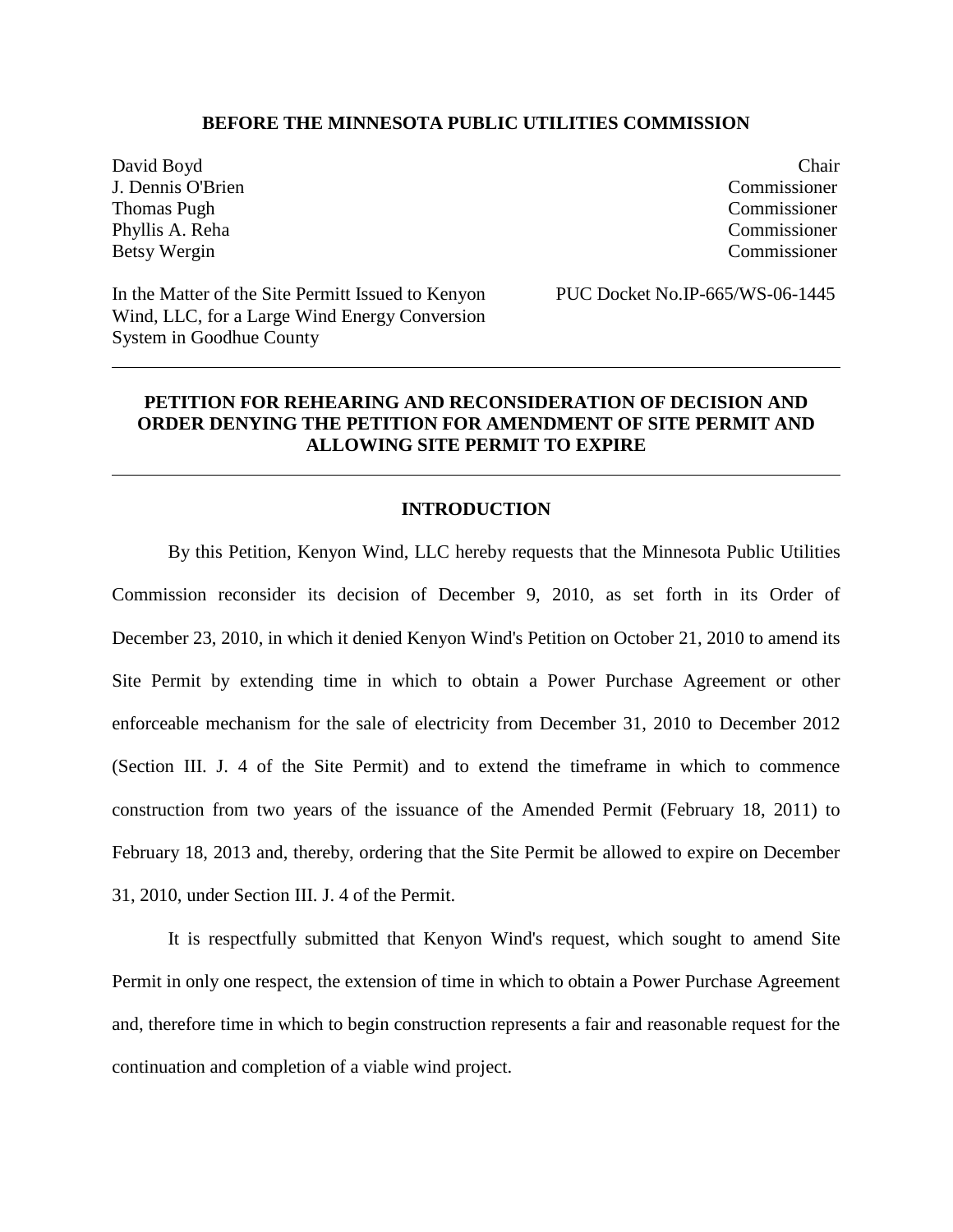There is already an extensive record upon which the Commission can determine that Kenyon Wind is entitled to a continuation of its Site Permit. No statutory time limit exists which would compel the Commission to have taken the action of which it has. Rather, the record supports the granting of an extension of time in which Kenyon Wind, LLC may obtain a Power Purchase Agreement, or some other enforceable mechanism for the sale of earth electricity to December 31, 2012, and the time within which to begin construction to February 18, 2013. Good cause exists for the Commission to reconsider its decision and to grant Kenyon Wind, LLC's request for an extension of time in which to complete its project and Kenyon Wind, LLC has met all of the requirements for granting an extension of time to obtain a Power Purchase Agreement and commence construction.

Included with this Petition is a Memorandum that sets forth factual points and authorities which support Kenyon's request for a rehearing and reconsideration of the Commission's decision. To briefly summarize those points and authorities:

- A. Kenyon Wind is a financially viable wind project.
- B. The project has a viable wind resource.
- C. The project has a grid interconnection and an executed Agreement is current in suspension.
- D. The project has met considerable milestones and it is on track to achieve Power Purchase Agreement.
- E. Economic circumstances are such that few similarly situated projects of the size of Kenyon have been built over the past two (2) years.
- F. The realistic timeframe for project like Kenyon Wind is two (2) to five (5) years.

2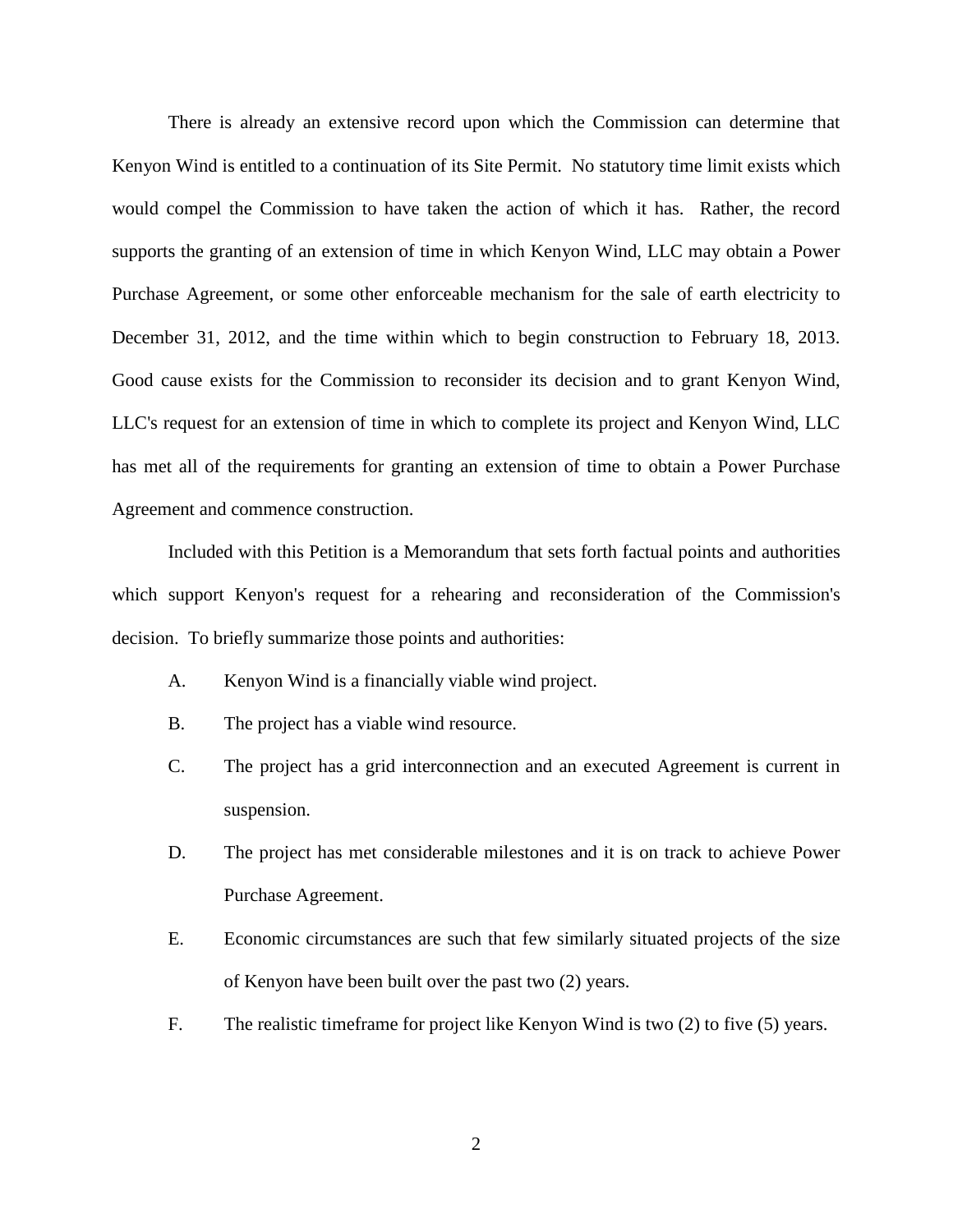- G. Goodhue County Commission does not oppose the extension of Kenyon's Permit and does not seek application of the Goodhue County Wind Ordinance to this project.
- H. The project enjoys a steadfast support of its landowners, the land on which the project is situated is zoned for commercial use and, specifically, wind energy development, and claims of perspective diminution of land values were studied at the time of the issuance of the permit and studies revealed that wind construction would not adversely impact residential property values.
- I. The Kenyon Wind project is reasonable in scope and capable of timely completion.

Therefore, Kenyon Wind, LLC requests that the Commission reconsider its December 23, 2010 Order denying Petition and allowing Site Permit to expire and take the following action:

- 1. To extend the timeline in which to obtain a Power Purchase Agreement or other enforceable mechanism for the sale of electricity from December 31, 2010 to December 31, 2012 (Section III. J. 4 of the Site Permit); and
- 2. To extend the timeframe in which to commence construction from two (2) years of the issuance of the Amended Permit (February 18, 2011) to February 18, 2013 or, in the alternative;
- 3. Accepting Energy Facilities Permitting Staff recommendation that the Commission extend time in which to secure power purchase agreement by nine (9) months, or until September 30, 2011 - and extend time by which to begin construction to November 18, 2011.

3